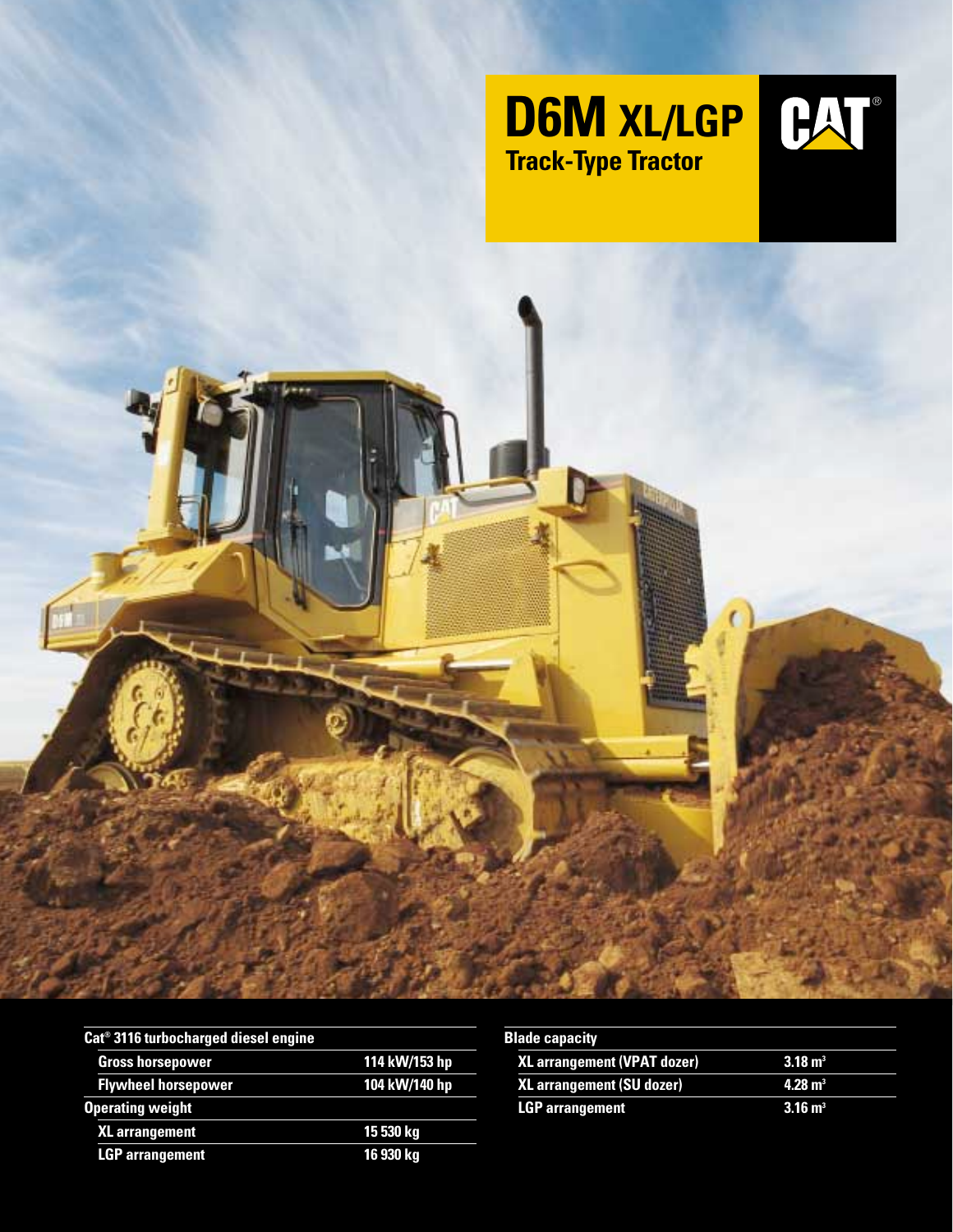# **D6M Track-Type Tractor**

*An outstanding choice for productivity and versatility.*

### **Power Train**

Perfectly matched power train. From the powerful and fuel efficient **✔** 3116 DIT engine to the durable power *shift transmission*, all Caterpillar® components work together to deliver responsive power when you need it. **pg. 4-5**

#### **Undercarriage**

The elevated sprocket moves the final drives above the work area, isolating them from ground impacts for long power train component life. Choice of XL and LGP configuration as well as various shoe options to best match the application. **pg. 6-7**

#### **Structure**

Mainframe is designed and built for durability by using the latest technology in engineering and manufacturing. It provides solid support and perfect alignment for major components. **pg. 7**

### *Engineered to exceed most demanding goals.*

*Combining power and rugged components, the versatile D6M is designed for tough and varied working conditions. It keeps material moving with the reliability and durability you expect from Cat machines.*

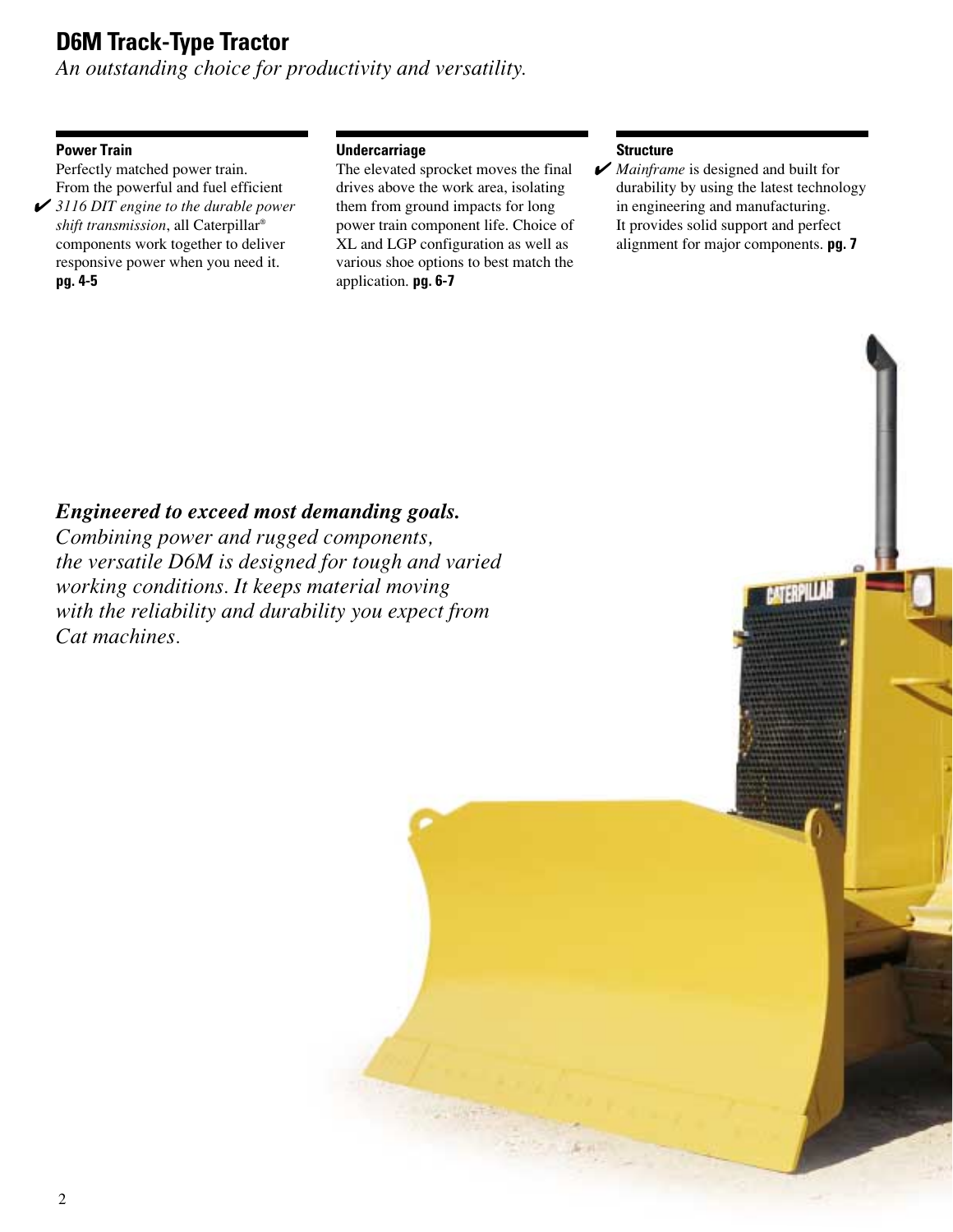#### **Operator Station**

Ergonomically designed for maximum productivity and comfort. Controls are intuitive, low-effort and easy to reach,

**✓** viewing area is excellent, *instrument panel* is easy to read and informative, sound level is reduced and storage space has been increased.

#### **pg. 8-9**

#### **Optional Finger Tip Control**

 $\blacktriangleright$  *Effortless and precise one-hand*  $\blacktriangleright$ *electronic steering and transmission control* with auto shift and autokickdown features to increase operator efficiency and reduce operator fatigue. **pg. 10**

#### **Work Tools**

*Choice of VPAT (Variable Pitch Power Angle Tilt) or SU bulldozer blades,* rippers and other options allow you to customize the D6M to match your specific applications. **pg. 11-12**

#### **Serviceability**

Major modular components are designed for excellent serviceability, and allow fast in-field component exchange. **pg. 12**

#### **Cat '5 Star Customer Service'**

Turns your investment into profit, from purchase to resale through:

- Equipment Management Services for optimum profit
- Maintenance Services for equipment protection
- Predictive Services for optimum availability
- Reconditioning Services for lower repair cost
- Your Caterpillar dealer for satisfaction and peace of mind **pg. 13**

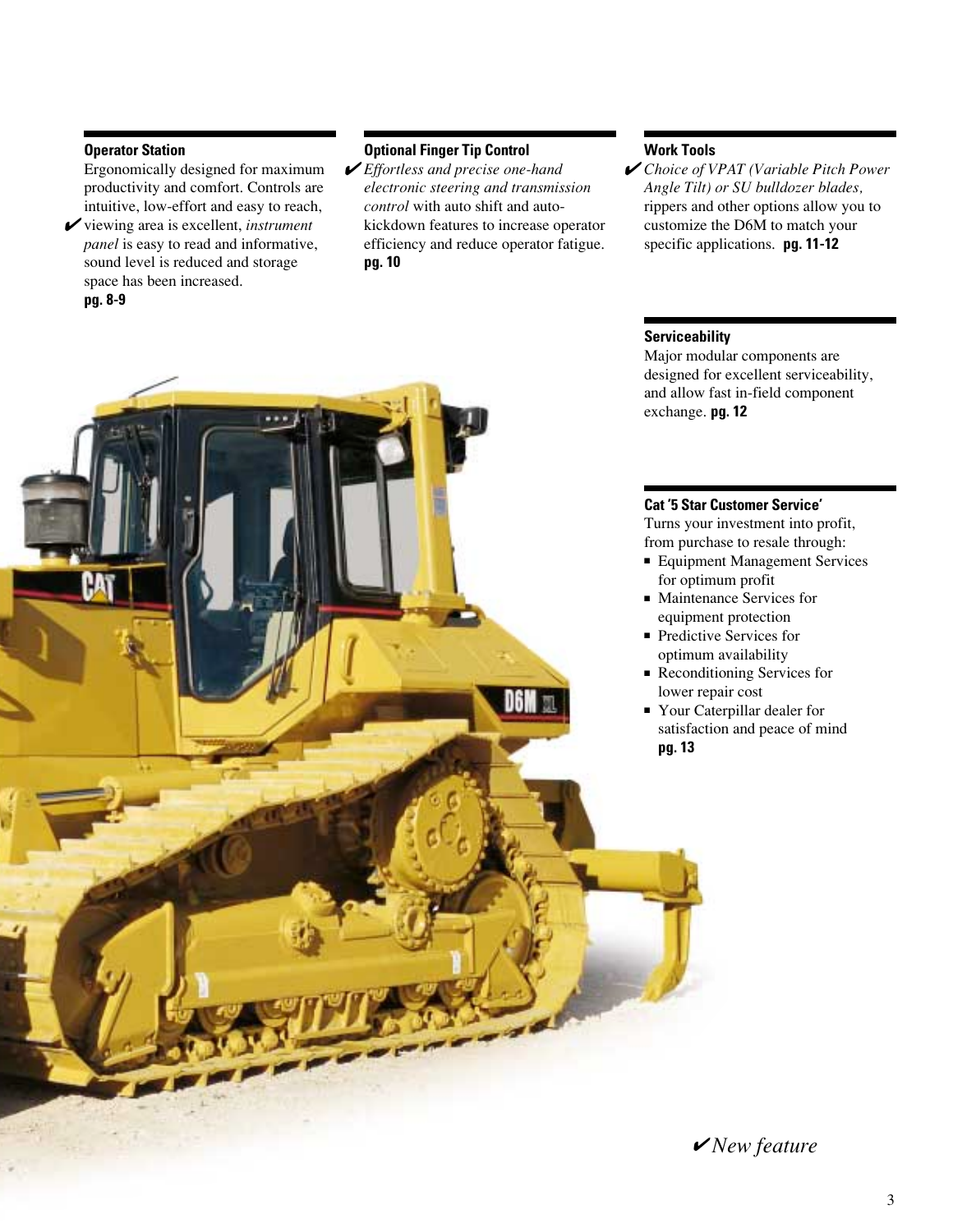### **Power Train**

*The Caterpillar 3116 engine, optimally matched with torque converter and power shift transmission, provides an excellent balance between efficiency and power.*



**Cat 3116 Engine.** Caterpillar 3116 engine performs at full-rated net power of 104 kW (140 hp) at 2200 rpm. High torque rise of 37% occurs at 1400 rpm. High horsepower, combined with high torque rise, give the D6M the ability to doze through tough material. Plus, this engine meets all the latest emission regulations around the world.

**Turbocharging** improves response and performance at low to medium engine speeds.

#### **Direct Unit Injection Fuel System**

eliminates external high pressure fuel lines and provides excellent control of injection timing with individually metered, high-pressure, direct-injection of fuel. Result is improved engine response and reliability plus low fuel consumption and emissions.

**Resilient engine mounting** for quieter operation and less vibration.

#### **Long-life design**

- One-piece, stress relieved, cast iron cylinder block for increased rigidity.
- High-strength, one-piece cylinder head with replaceable stainless steel intake valve seat and nickel alloy exhaust valve seat.
- Optimized camshaft location, short pushrods and roller followers to reduce flexing.
- Full-length, water-cooled cylinders for maximum heat transfer.
- Large engine oil cooler to maintain optimum engine oil temperature.
- Main and rod bearing surfaces increased for better wear life.
- Two piece articulated piston with forged steel crown for added durability.
- Low-mounted oil pump for quick start-up lubrication.

**Easy maintenance.** The engine can be rebuilt for a second life. Caterpillar remanufactured parts are available to economically replace many components. Some innovative maintenance features of the 3116 engine:

- Parent-metal cylinder block can be rebored twice and dry-sleeved.
- Connecting rods can be removed through the tops of the cylinders.
- Camshaft followers and pushrods can be easily replaced without removing the camshaft.
- Water pump can be serviced as a unit or rebuilt.

#### **Improved multiple row modular**

**radiator** efficiently cools engine for optimum engine performance in tough environments and applications.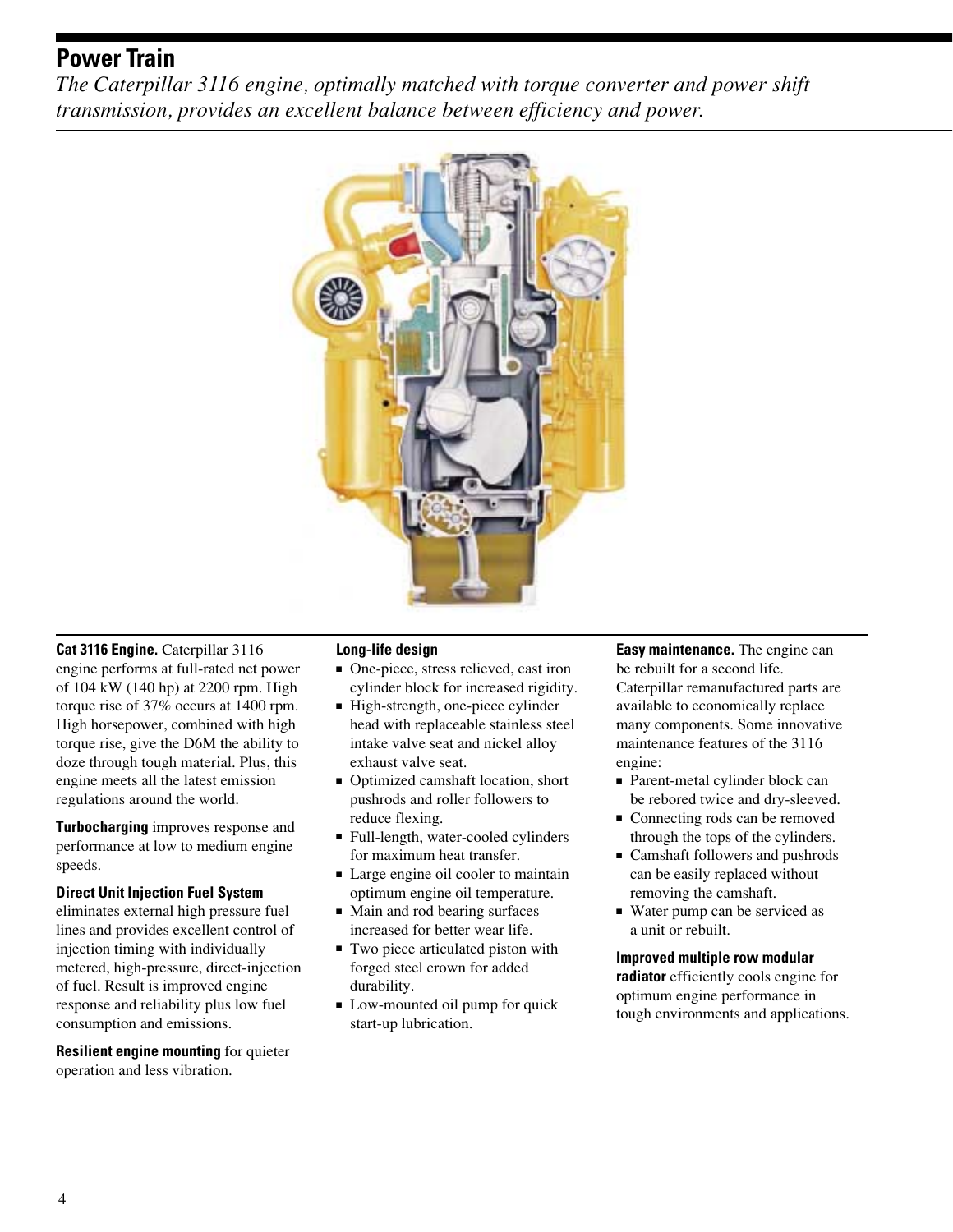

**Drive train components** are matched and balanced to deliver exceptional performance and durability.

- **1 Torque converter** responds to changing load conditions by providing torque multiplication for increased drawbar pull while protecting the drive train from shock loads.
- **2 Power shift transmission.** Proven planetary design delivers fast, smooth speed changes while distributing loads over multiple gears for long life. Perimeter-mounted clutches provide superior heat dissipation and a large contact area for long service life.
- **3 Electronic Clutch Pressure Control** for smooth and automatic shifting features for Finger Tip Control machines.
- **4 Clutches and brakes.** Oil-cooled, hydraulically actuated multiple-disc clutches and brakes for smooth, precise turns. On Finger Tip Control machines, electronic clutch and brake are electro-hydraulically actuated for improved steering, braking and modulation.
- **5 Final drives.** Precision, high load capacity gears and bearings give long-lasting performance and durability.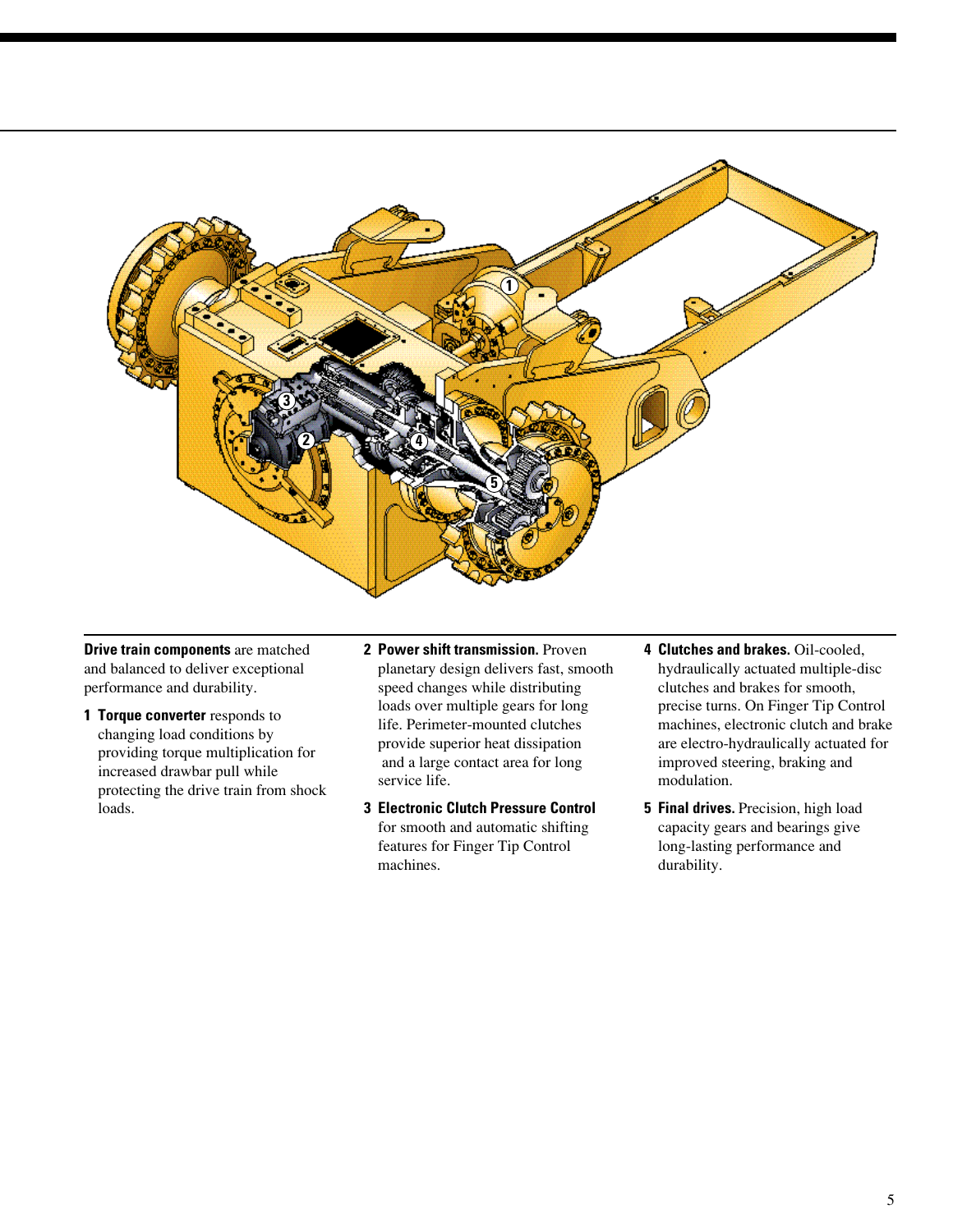### **Undercarriage**

*The Caterpillar elevated sprocket undercarriage arrangements are designed for better balance, performance and component life.*



**Final drives and associated power train components** are raised above the work area, isolating them from groundinduced impact loads, as well as implement and roller frame alignment loads, extending power train component life.

**Sprocket position** keeps sprocket teeth, bushings and final drives away from the abrasive materials and moisture, resulting in longer final drive gear and seal life.

#### **High flange improved track rollers**

(optional) combined with center or full length roller guard attachments greatly improve track guiding for demanding side slope conditions.

#### **Track configurations**

**1 XL (Extra Long) arrangement** features forward idler position providing additional track on ground for finish grading applications. Wide gauge for enhanced side slope stability.

#### **2 LGP (Low Ground Pressure) undercarriage** is especially designed

to work in soft and spongy conditions. Wide track shoes, long track frame and wider gauge increase track contact area, reduce ground pressure for improved stability and provide excellent flotation in swampy conditions.



#### **Track options**

All tracks are sealed and lubricated.

- **Heavy Duty (HD) track** (standard) is best suited for operation in higher impact conditions.
- **Rotating Bushing Track (RBT)** (optional) is especially designed for operation in higher-abrasion conditions with only low to moderate impacts. RBT features bushings which rotate when in contact with the sprocket. As a consequence, the relative motion between the bushings and the sprocket teeth is virtually eliminated. The minimal wear that does occur is evenly distributed around the bushings. Therefore, no bushing turn is required, and sprocket segment wear is dramatically reduced. In effect, Rotating Bushing Track does an ongoing bushing turn as the machine works.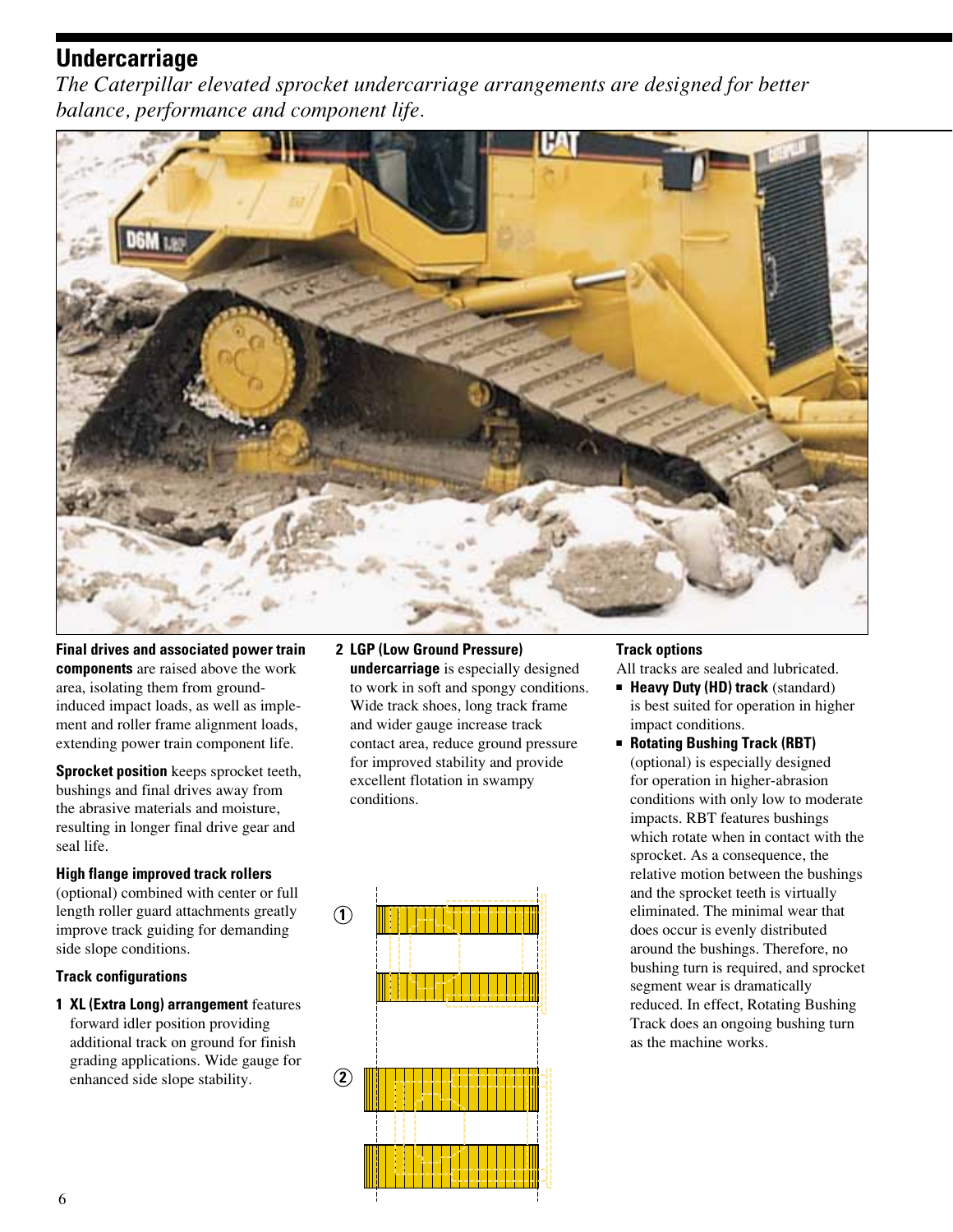#### **Shoe options**

Caterpillar single-grouser shoes are made from heat-treated, rolled steel for added strength.

- **3 Moderate Service (MS) shoes** (standard) are for use in only moderate-impact and mediumabrasive conditions. They provide good penetration and offer resistance to wear and bending.
- **4 Extreme Service (ES) shoes** (optional) feature more hardened wear material in the grouser and plate areas for use in higher-impact conditions.
- **5 Self-cleaning shoes** (optional with LGP arrangement) are cast steel and are designed to reduce material buildup for better traction, especially in spongy applications.

#### **Shoe width**

- **Standard width shoes** 600 mm on XL arrangements, 860 mm on LGP arrangements – provide excellent flotation in most applications.
- **Narrower shoes** 560 mm on XL arrangements, 710 mm on LGP arrangements – are for use in dryer conditions.



### **Structure**

*Engineered and manufactured to provide durability in the most demanding work.*

### **High strength steel mainframe.** The D6M mainframe absorbs high impact shock loads and twisting forces. **Computer-aided finite element analysis** used to evaluate and ensure high durability. **Full scale structural testing analysis** to verify and ensure integrity of the mainframe. **Robotic welding** provides deep penetration and consistency for long life. **Precision top level machining** for perfect alignment of bores and surfaces. **Pivot shaft and pinned equalizer bar** for maintaining track roller frame alignment. **Computer-aided finite element analysis**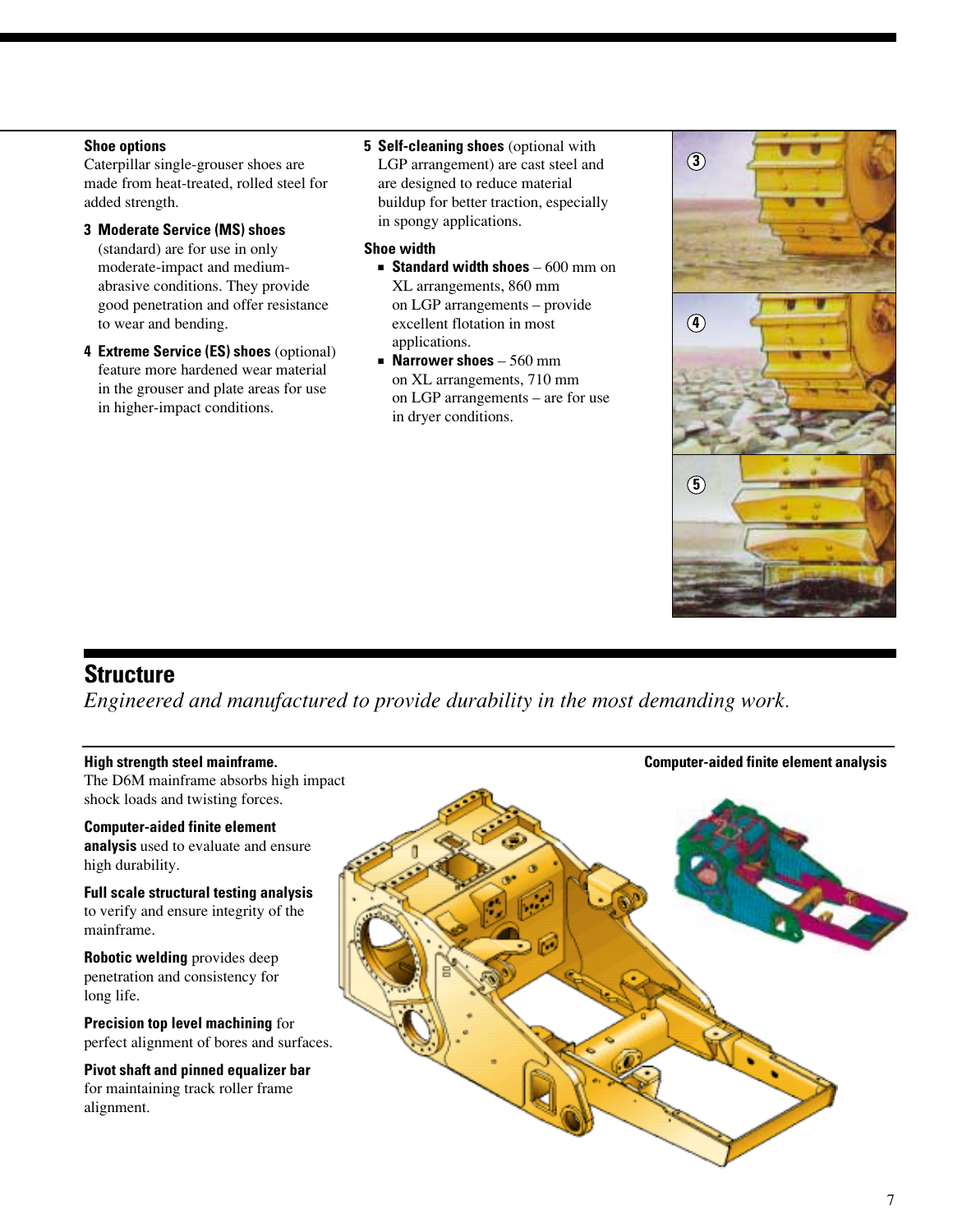### **Operator Station**

*Ergonomically designed for operator's maximum comfort and productivity.*

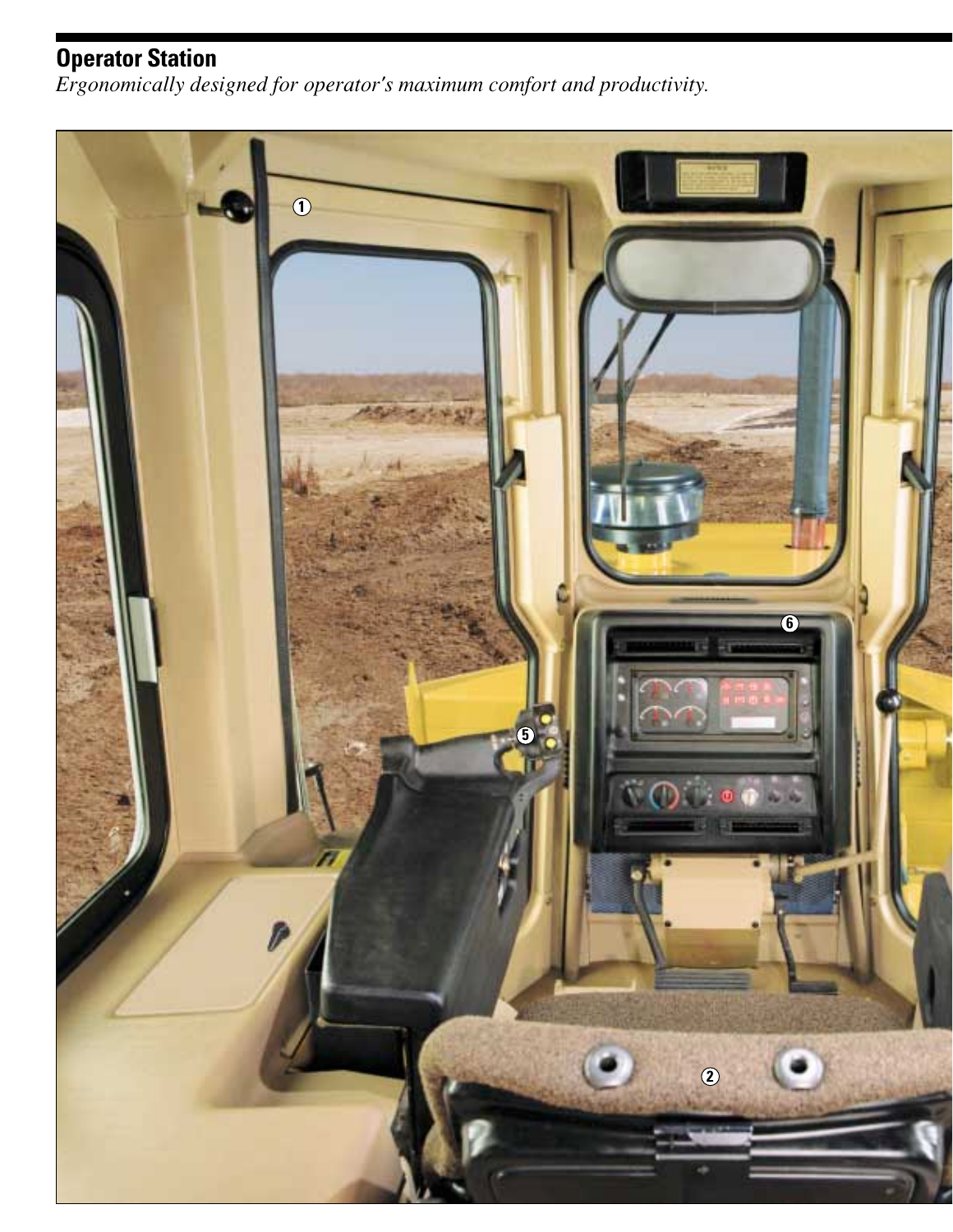

#### **1 Operator's station** provides excellent viewing area to blade and rear of machine. Optional isolation-mounted cab has reduced vibration and operator sound level below 79 dB(A) for comfortable operation. Standard cab is radioready with mounting brackets, AM/FM antenna and speakers.

**2 The Caterpillar Contour Series Seat** is ergonomically designed and fully adjustable for maximum comfort. The seat cushion reduces the pressure on the lower back and thighs while allowing unrestricted arm and leg movement. (Cloth contour series seat is standard with cab; vinyl contour series seat is available for ROPS canopy.)



- **3 Standard clutch and brake lever steering** offers traditional, easy-toreach, low-effort controls.
- **4 Standard instrument panel** for the clutch and brake lever steering machine is the traditional Electronic Monitoring System (EMS) with standard gauge group.

#### **Optional Finger Tip Control (FTC) equipped machines.**

- **5 One-hand steering and transmission control** is intuitive and effortless, providing maximum comfort and productivity.
- **6 Instrument panel** for the Finger Tip Control (FTC) equipped machines is the new Caterpillar Monitoring System (CMS) which includes scroll through digital display for gear selection, engine speed, hour meter, diagnostic codes and other vital information. Also has gauge group displaying fuel level, coolant, power train oil and hydraulic oil temperatures. This system also provides instant feedback on machine systems with three levels of operator alert.

#### **Other improvements include:**

- Storage for lunch box, cup and insulated bottle.
- Adjustable armrests with kneepads; electric adjustment on FTC console.
- Dash-mounted heater for OROPS attachment.
- Storage box to left of operator.
- Vinyl/floor covers enlarged to cover the complete floor area and under seat.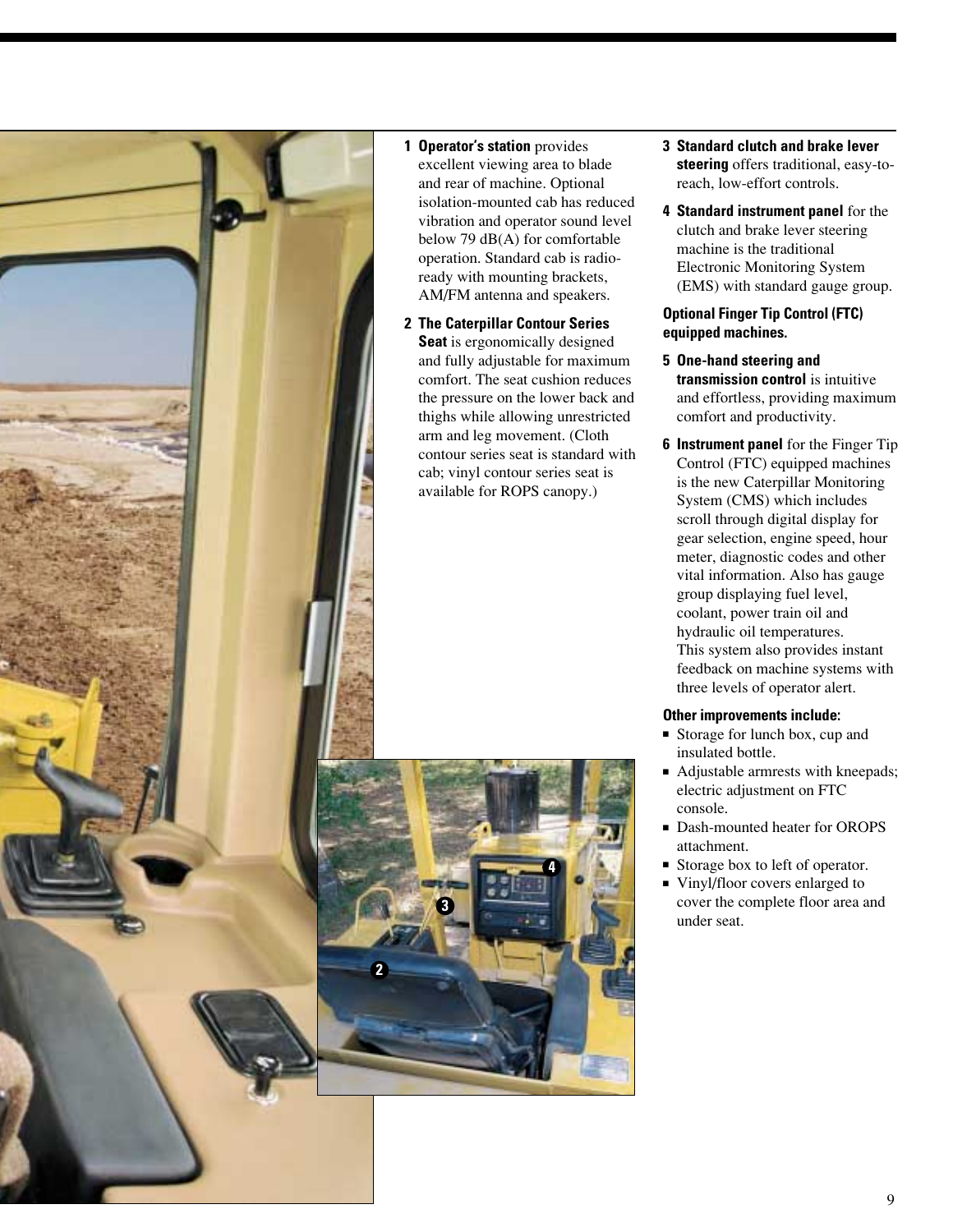# **Finger Tip Controls**

*A revolutionary way to operate with one hand utilizing controls that are easy-to-use and require low-effort.*

**Finger Tip Controls** are clustered for easy, one-handed operation to the operator's left. They control steering, machine direction and gear selection.

- **1 Electronic Clutch and Brake steering system** allows the operator to work more precisely in close areas, around structures, obstacles, grade stakes and other machines. It consists of two small levers which send signals that control the steering valve.
	- Levers require less than 3 pounds of pull to actuate.
	- Steering is accomplished in much the same way as with traditional clutch and brake arrangements but with less time and effort.

Finger Tip Control module can be manually adjusted up and down and fore/aft for maximum comfort. Optional electrical vertical adjustment is available for added convenience.

- **2 Machine direction** is controlled by a pivoting knob which can be actuated by the thumb of the left hand. Rotating the knob up shifts the machine transmission to forward. Rotating the knob down reverses the machine. The middle setting puts the machine transmission in neutral.
- **3 Gear selection** is made by two buttons to the right of the machine direction knob. The top (up-shift) button shifts the machine transmission to the next higher gear while the bottom (down-shift) button shifts to the next lower gear.
- **4 Parking brake** switch electronically locks Electronic Clutch and Brake steering.



**Auto shift and auto-kickdown** in Finger Tip Control machines include the following features.

- Auto shift allows the operator to preselect a forward and reverse gear for frequent directional changes. The settings include first-forward to second-reverse (1F to 2R), and second-forward to second-reverse (2F to 2R).
- Auto-kickdown automatically downshifts when the machine detects a significant increase in load.
- Depending on your application, choose from auto shift and autokickdown, auto shift only, autokickdown only, and manual mode.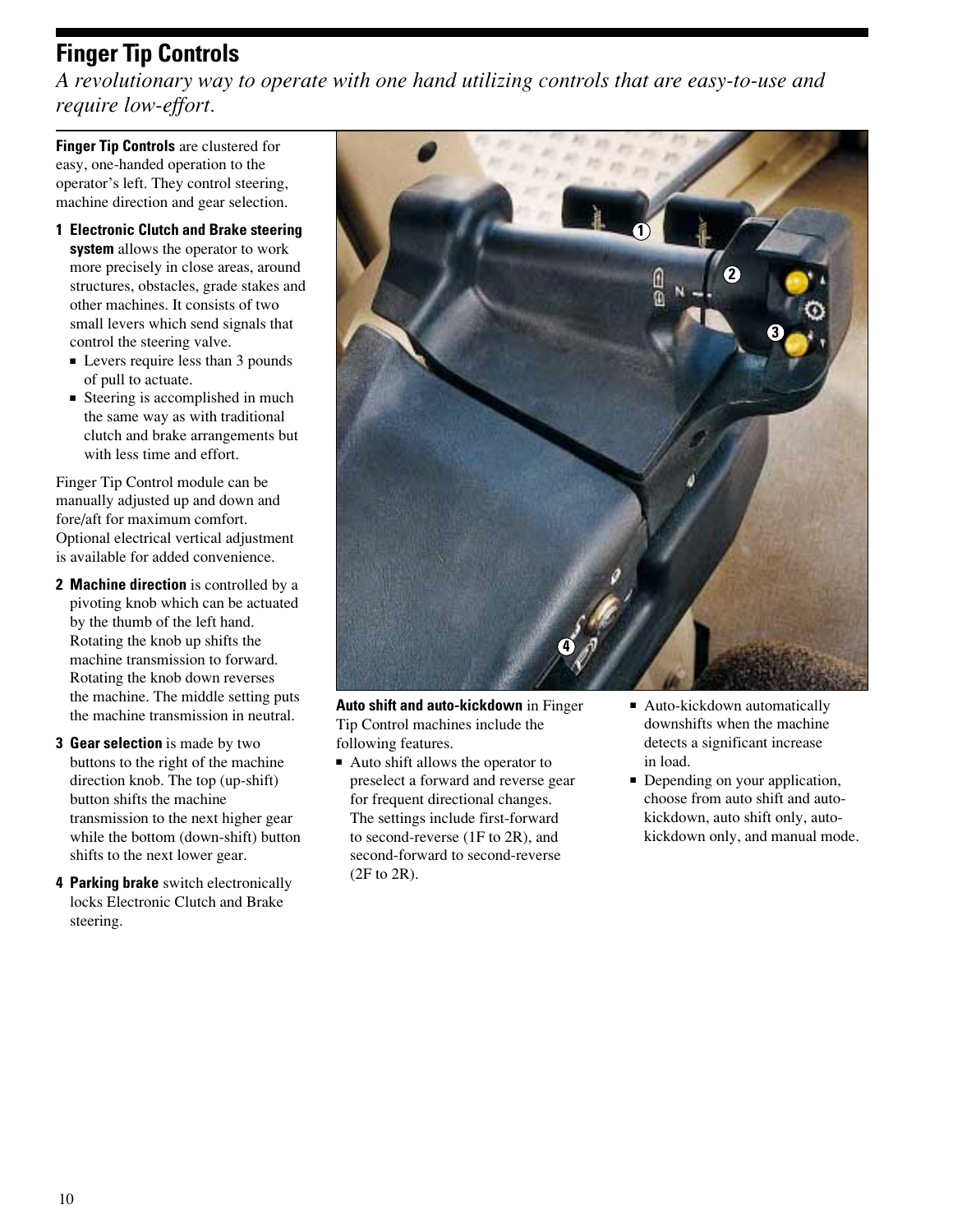### **Work Tools**

*The D6M offers the choice between two blades, to perfectly match your application requirements.*



Choice of Variable pitch Power Angle and Tilt (VPAT) or semi-universal (SU) blades for optimum job match up.

#### **VPAT Blade**

Manually adjustable blade pitch for optimum performance.

- Blade pitch is changed easily by adjusting 4 bolts and shims.
- Top corners of blade are clipped for better operator viewing area. (XL arrangement only).
- Full hydraulic control of lift, dig, angle and tilt functions.
- C-frame is solidly pinned to the main frame for good blade control and elimination of blade motion due to track oscillation.
- Lubrication points located at all pin joints reduce wear.
- C-frame to tractor joint is sealed and lubricated with remote lube for extended service life and quiet operation.
- Angle cylinder bypass valve and additional hardware help reduce stress.
- Line guards help protect angle cylinder lines from sharp objects and abrasive materials.
- The VPAT blade is positioned close to the machine, for good finish work and good balance.

**Available VPAT blade positions**



**1 54° position** offers maximum blade loads for production dozing, carry, backfill and land clearing. Best position for finish grading.

#### **2/3 57.5° and 60° positions.**

Intermediate positions to better match all requirements. The higher the angle, the lower the material blade retention. Best for general dozing.

**4 62°position.** For greater blade penetration into harder material. Best position for dozing in sticky material, as it allows for reduced material retention on blade.

#### **SU-Blade**

(XL arrangement only) is designed with outside-mounted push arms especially for heavy dozing applications requiring heavy corner loading.

11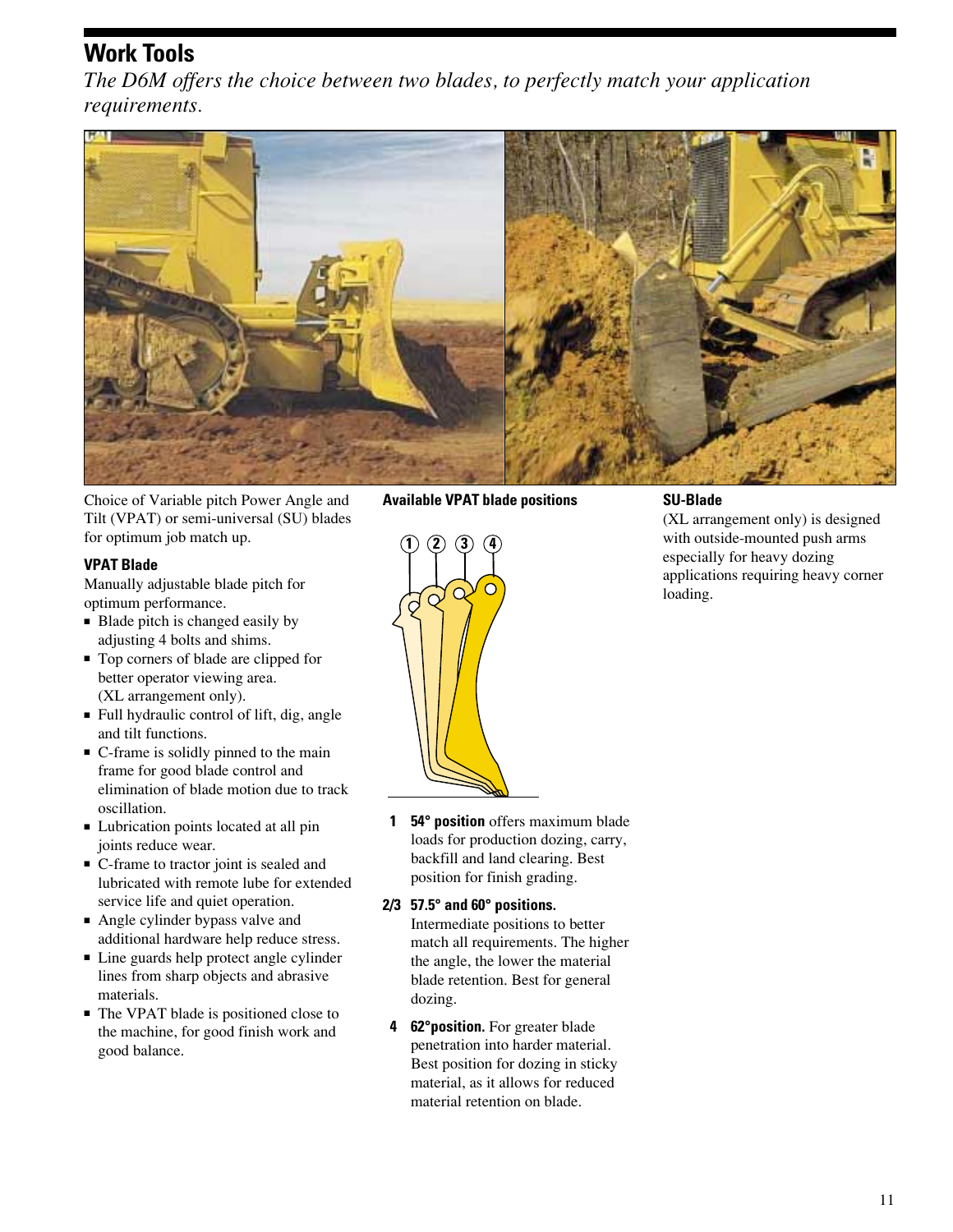### **Work Tools**

*The D6M can also be equipped with tailored drawbar, ripper or winches.*



#### **1 Rippers**

- Rugged parallelogram design for high production ripping.
- Socket beam design means easy servicing.
- Multi-shank ripper includes three straight shanks.
- Optional shanks are curved.

#### **2 Winches – PACCAR PA55**

- Standard speed or slow speed with freespool.
- Single lever control actuates both clutch and brake functions to improve operator efficiency. A separate lever is used for freespool operation.
- Input clutches on PTO shaft reduce engine horsepower losses, provide fuel efficiency and economy.
- Clutch engagement and brake release are automatically synchronized for smooth operation.
- Winch components can be serviced with winch mounted on tractor.

#### **Drawbar**

- Up sized.
- Larger jaw opening and pin diameter.
- Able to tow a wider range of implements.

# **Serviceability**

*Modular design concept moves Caterpillar elevated sprocket tractors a generation ahead in simplified service and repair.*

**Modular design of power train components** permits fast removal and installation.

**Pre-testing modular components** before installation or after repair assures high quality.

**Grouped service points** and excellent access to service areas make routine checks fast and convenient.

**Quick, easy service access** and inspection of daily maintenance items. **Computerized Caterpillar Monitoring System** analyzes critical temperatures and pressure – gives visual and audible warning for fast troubleshooting.

**Electrical system diagnostic connector** enables fast troubleshooting of starting and charging problems.

**Modular cooling system,** with individual core assemblies, provides improved serviceability, reduced replacement costs and improved durability.

**Caterpillar Remanufactured dozer hydraulic cylinders and rods,** starters, alternators, cylinder heads, short blocks, engines, oil pumps and final drive hubs are available for fast, economical repairs.

**Ecology drains** provide an environmentally safer method to drain fluids. They are included on the radiator, hydraulic tanks and major power train components.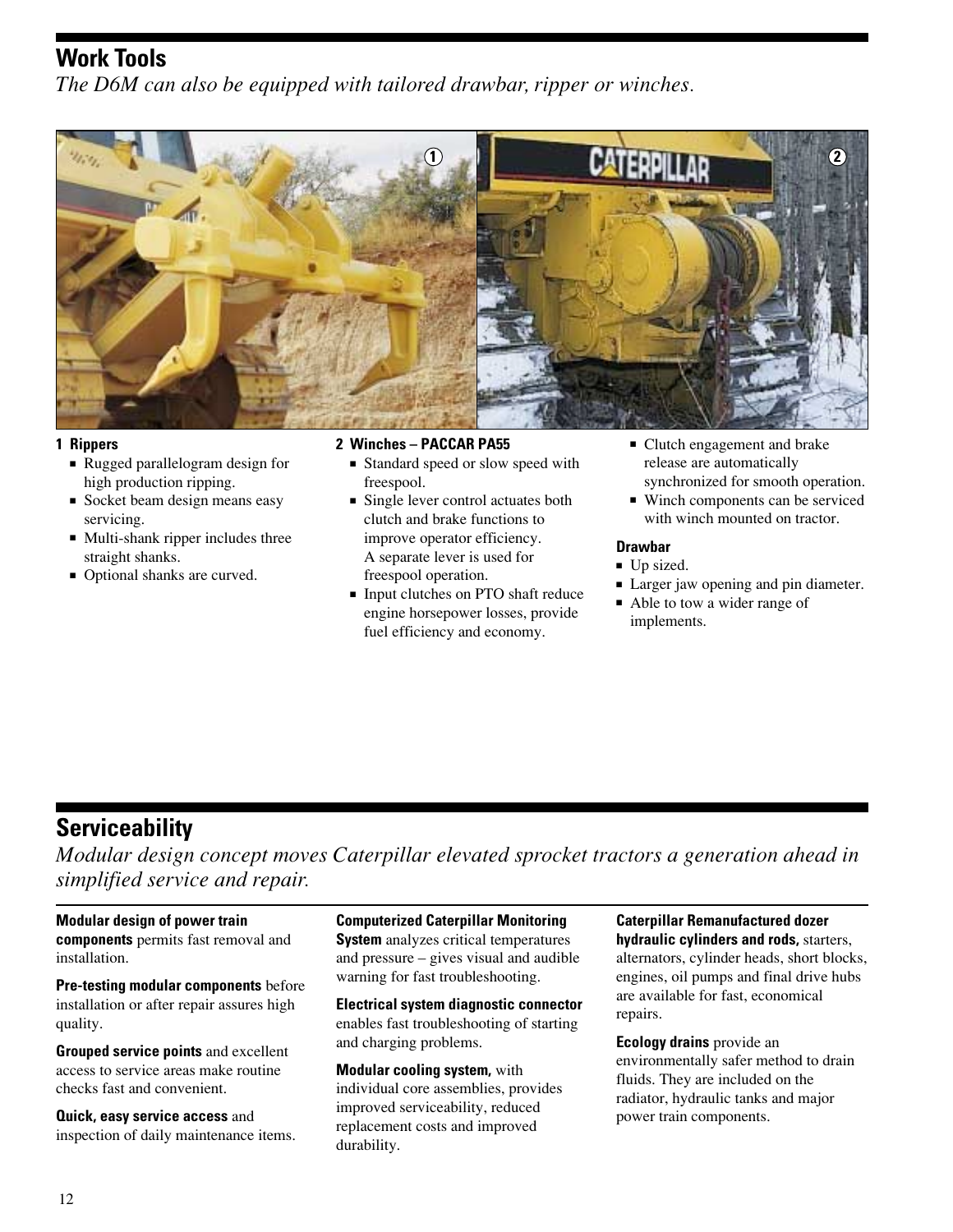### **Cat '5-Star Customer Service'**

*When you purchase a Cat D6M, you know it comes with something unique and dependable – Cat '5-Star Customer Service' as delivered by your Cat dealer.*



**Cat '5-Star Customer Service' starts the moment you first contact your Caterpillar dealer** and remains throughout the ownership of your Cat equipment.

**Cat '5-Star Customer Service' means a partnership with your Cat dealer,** 

gives peace of mind and lets you focus on your business. Cat '5-Star Customer Service' is all the products, services and people you can count on through the Caterpillar and Cat dealer network.

**Equipment management services... to help you make a well informed purchase decision,** one that best suits your particular needs and contributes in helping you achieve optimum profit in your business. Your Cat dealer can help you with the financial aspects related to owning and operating a piece of equipment, from machine selection, purchasing, financing or rental to projecting owning and operating costs.

**Cat '5-Star Customer Service' includes a wide range of services** aimed at helping you keep the competitive edge in your business – key services include...

**Maintenance services... are the Caterpillar and Cat dealer products and services aimed at maximizing your machine's availability and performance** and enable you to operate your equipment at the lowest possible cost. Your Cat dealer offers a wide choice of maintenance products and tailored services to meet your specific needs.

**Predictive services... helps you anticipate unscheduled repairs,** maximize your equipment availability and save money. More uptime on the job and a machine that's always readyto-run means increased earning capacity for you and peace of mind.

**Reconditioning services... together with genuine Cat parts, offer you a wide choice of repair alternatives** to keep your equipment working and minimize repair costs. Lower repair costs contribute to reduced operating costs and more profit potential for you.

**Excellent off-the-shelf availability of genuine Cat parts, together with well-trained,** experienced specialists and right-first-time repairs help you maximize your machines' availability and lower your operating costs.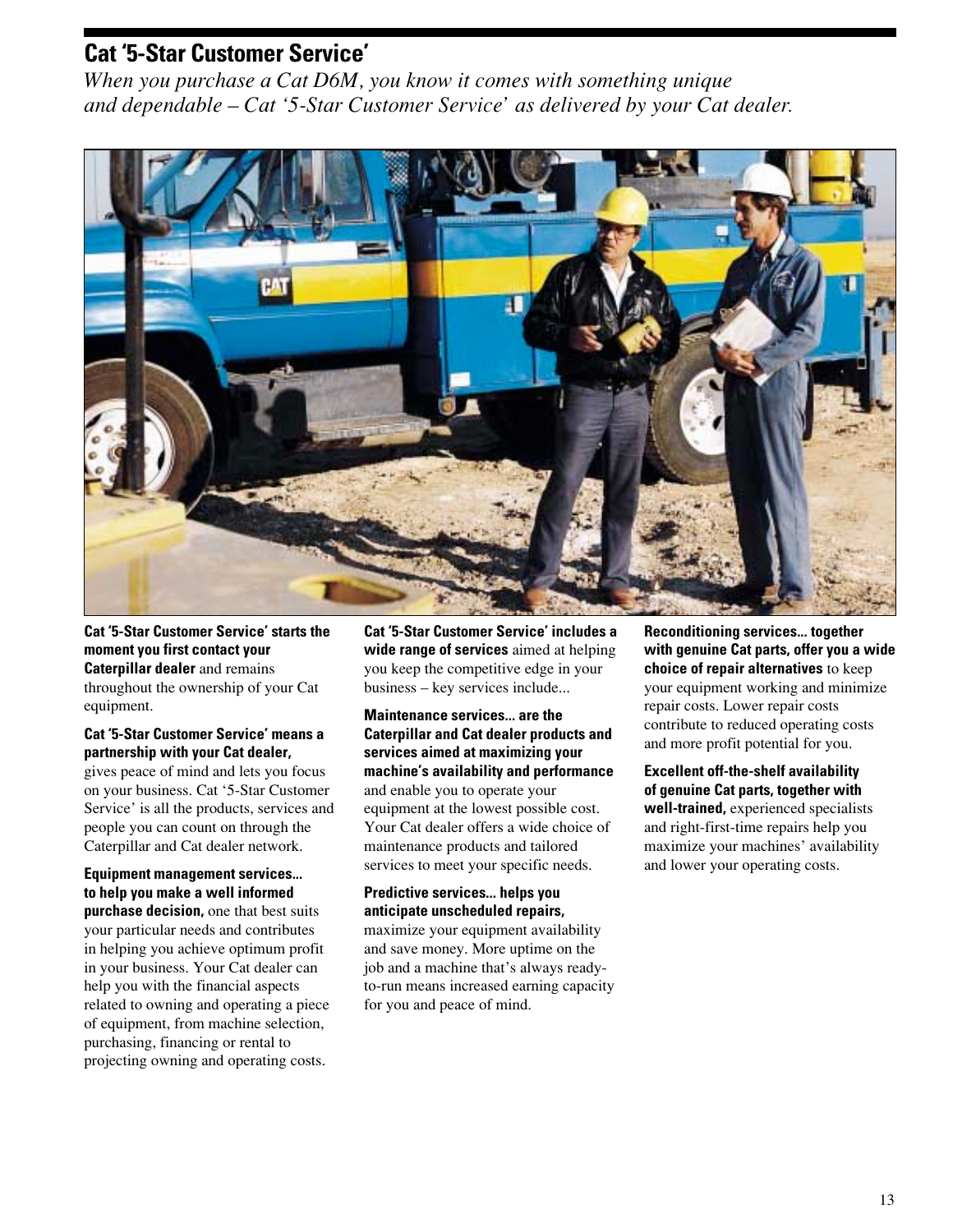### **Engine**

Four-stroke cycle, six cylinder 3116 turbocharged diesel engine.

| Ratings at 2200 rpm                                                                | kW  | hp  |
|------------------------------------------------------------------------------------|-----|-----|
| Gross power                                                                        | 114 | 153 |
| The following ratings apply at 2200 rpm<br>when tested under the specific standard |     |     |
| $\sim$ 1.1 $\sim$ 1.1 $\sim$ 1.1 $\sim$ 1.1 $\sim$ 1.1 $\sim$                      |     |     |

| conditions for the specified standard: |               |                          |
|----------------------------------------|---------------|--------------------------|
| Net power                              | kW            | hp                       |
| $AA$ $AA$ $A$                          | $\sim$ $\sim$ | $\overline{\phantom{a}}$ |

| ISO 9249    | 104 | 140 |
|-------------|-----|-----|
| EEC 80/1269 | 104 | 140 |

#### **Dimensions**

| <b>B</b> ore | $105 \text{ mm}$ |
|--------------|------------------|
| Stroke       | $127 \text{ mm}$ |
| Displacement | 6.6 liters       |

#### **Power rating conditions**

- net power advertised is the power available at the flywheel when engine is equipped with fan, air cleaner, muffler and alternator
- no derating required up to 2300 m altitude

#### **Features**

- direct injection fuel system with individual adjustment-free unit injectors
- 3-ring forged steel crown pistons with aluminum skirts
- heat resistant sil-chrome steel intake and stellite-faced exhaust valves
- forged steel connecting rods
- one-piece cylinder head designed with cast intake manifold
- cast cylinder block with oil cooler cavity cast into block
- induction-hardened, forged crankshaft that is dynamically balanced
- direct electric 24-volt starting and charging system
- two 12-volt, 100 amp-hour, 750 CCA, maintenance-free batteries
- 70-amp alternator
- plate-type, water-cooled oil cooler
- vertical-flow, steel-fin, tube-type radiator
- dry-type, radial-seal air cleaner with primary and secondary elements

### **Transmission**

Three-speed planetary auto shift, remotely mounted from engine.

#### **Speeds with power shift transmission approximate**

| . .                     |      |
|-------------------------|------|
| Forward                 | km/h |
|                         | 3.4  |
| $\overline{c}$          | 6.0  |
| 3                       | 10.3 |
| Reverse                 |      |
|                         | 4.2  |
| $\overline{2}$          | 7.5  |
| $\overline{\mathbf{3}}$ | 12.8 |
|                         |      |

#### **Power shift with steering clutches and brakes N x 10 000 35 30 25** Drawbar Pull **1st Gear Drawbar Pull 20 15 2nd Gear 10 5 3rd Gear 0 0 4 6 8 10 12 km/h 2**

**Speed**

### **Hydraulic Controls**

Load-sensing, variable displacement piston pump.

#### Pump output at 2200 rpm and maximum pressure 119 liters/min Relief valve setting

| XL   | 24 804 kPa |
|------|------------|
| LGP. | 24 804 kPa |

#### Control positions

- lift cylinders raise, hold, lower, float
- $\blacksquare$  tilt cylinder left, right, hold
- angle cylinders left, right, hold
- ripper cylinder raise, hold, lower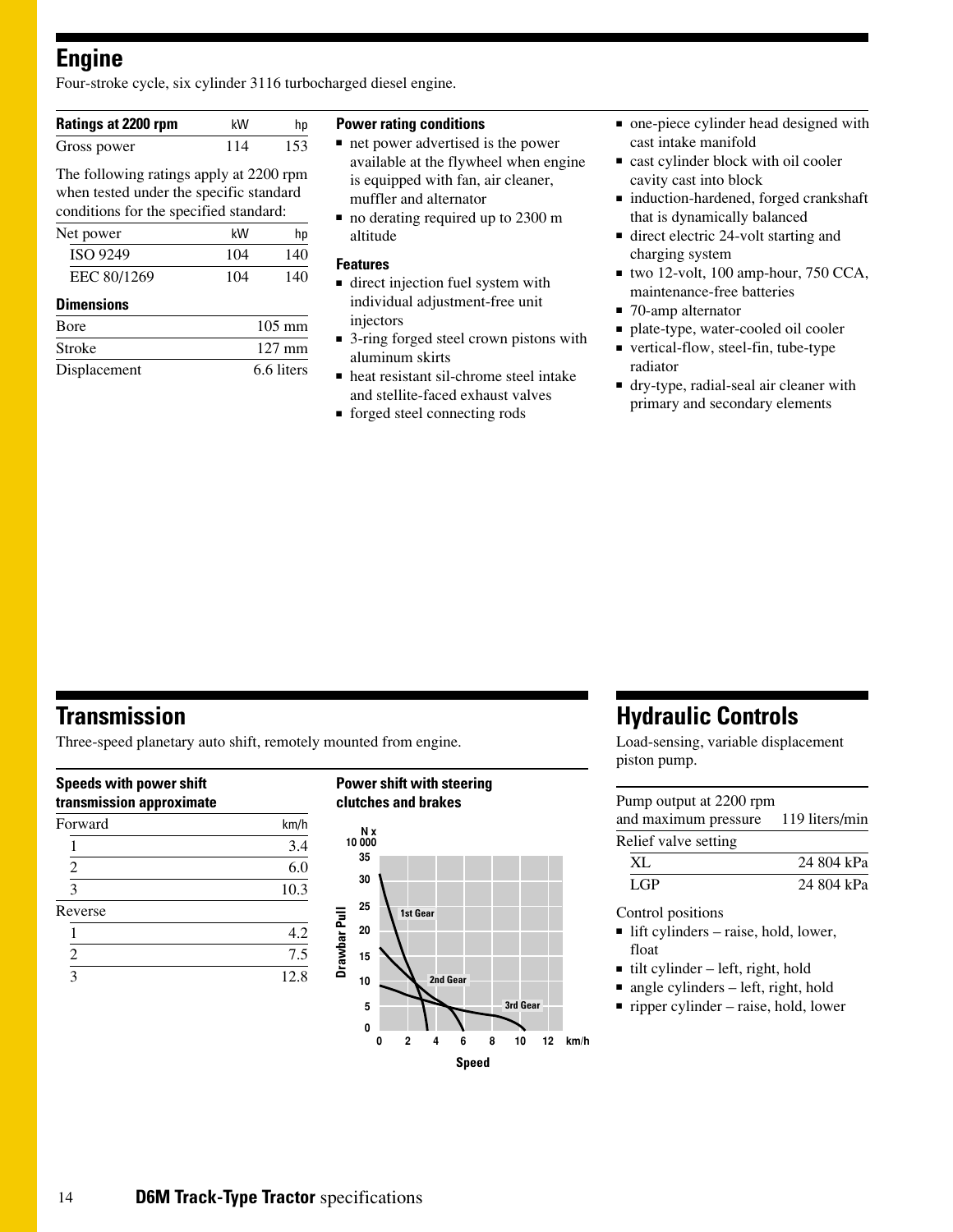### **Heavy Duty Sealed and Lubricated Track**

Heavy duty design for superior track life.

#### **Features**

- improved sealability and link rail wear life
- wider bushing strap provides improved bushing retention and resistance to bore stretching and cracking
- wider pin boss and longer pin improves pin-to-link retention
- more rail material increases link and roller system wear life
- extends undercarriage maintenance intervals
- reduces overall undercarriage operating costs
- Heavy Duty track and Moderate Service shoes standard on both XL and LGP arrangements

### **Steering and Braking**

Choice of Lever Steering or Finger Tip Control System meets SAE J1026 APR90.

#### **Features – Lever steering**

- hand-lever steering/braking controls
- oil-cooled, hydraulically actuated multiple-disc steering clutches and brakes
- single brake pedal brakes both tracks without disengaging steering clutches
- mechanically actuated, spring applied parking brake

#### **Features – Finger Tip Control**

- Finger Tip Control of transmission and steering clutches and brakes
- oil-cooled, electro-hydraulically actuated multiple-disc steering clutches and brakes
- single brake pedal brakes both tracks without disengaging steering clutches
- electro-hydraulically actuated, spring applied parking brake

### **Weight**

(approximate)

#### **Shipping weight**

Includes VPAT blade, three-valve hydraulic control, lubricants, coolant, ROPS canopy, track end guiding guards, rigid drawbar, forward warning horn, precleaner, 5% fuel, decelerator and standard shoes.

#### Power shift

| XL         | 15200 kg  |
|------------|-----------|
| <b>LGP</b> | 16 600 kg |

#### **Operating weight**

Includes above plus operator and full fuel tank.

| Power shift |            |
|-------------|------------|
| XL          | $15530$ kg |
| LGP.        | 16 930 kg  |

### **Cab**

Caterpillar cab and Rollover Protective Structure (ROPS).

#### **Features**

- ROPS meets the following criteria: – ISO 3471-1 1994
- also meets the following criteria for Falling Objects Protective Structure: – ISO 3449 1992 Level II

#### **Note**

The operator sound pressure level is 79 dB(A) when measured per ISO 6396

### **Final Drive**

Single reduction final drives.

#### **Features**

- isolated from ground-impact and blade-induced loads
- modular design reduces removal and installation time
- segmented sprocket simplifies replacement

### **Pivot Shaft and Equalizer Bar**

Pivot shaft and pinned equalizer bar oscillation system.

#### **Features**

- pivot shaft transmits ground impact loads directly to main frame
- protects power train components
- pinned equalizer bar keeps track roller frame in proper alignment
- system provides smooth machine underside
- prevents collection of mud and debris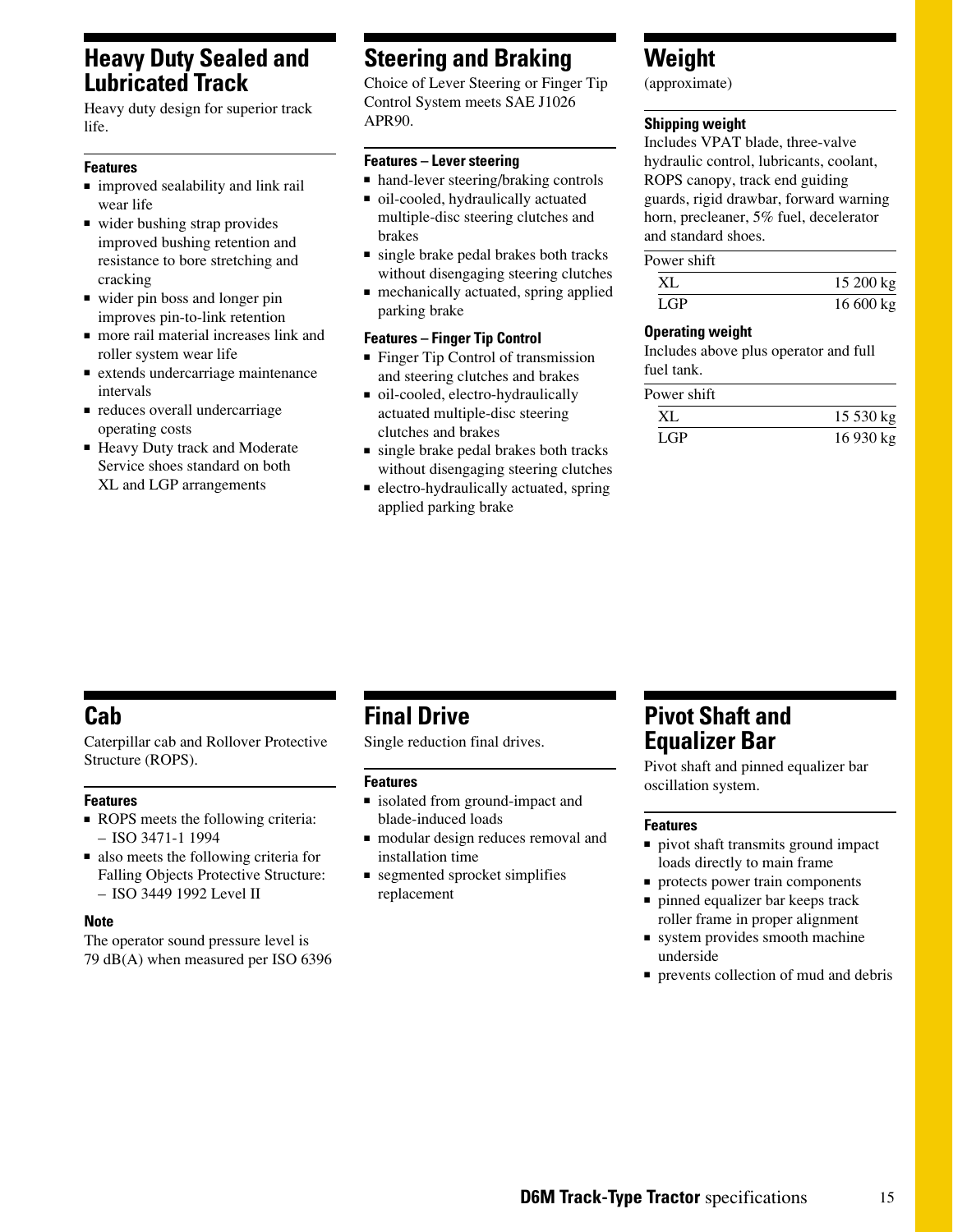### **Track Roller Frame**

Tubular design resists torsional loads.

#### **Features**

- Lifetime Lubricated rollers and idlers are directly mounted to roller frame
- oscillating roller frames attach to tractor by pivot shaft and pinned equalizer bar
- large pivot bushings operate in an oil reservoir
- equalizer bar saddle connection is low-friction bushing with remote lube line
- recoil system fully sealed and lubricated

| Oscillation:                        | XL                        | <b>LGP</b>                |
|-------------------------------------|---------------------------|---------------------------|
| front and rear idlers at gauge line | 245 mm                    | 270 mm                    |
| at pivot shaft                      | $\pm 2.8^\circ$           | $\pm 2.5^\circ$           |
| Number of rollers (each side)       | 7                         | 8                         |
| Number of shoes (each side)         | 40                        | 46                        |
| Width of:                           |                           |                           |
| standard shoes                      | $600$ mm                  | 860 mm                    |
| optional shoes                      | 560 mm                    | 710 mm                    |
| self-cleaning shoes                 |                           | 865 mm                    |
| Length of track on ground           | 2550 mm                   | 3102 mm                   |
| Track gauge                         | 1890 mm                   | 2160 mm                   |
| Ground contact area with:           |                           |                           |
| 560 mm shoes                        | $2.86 \text{ m}^2$        |                           |
| $600 \text{ mm}$ shoes              | $3.06 \text{ m}^2$        |                           |
| 710 mm shoes                        |                           | $4.40 \text{ m}^2$        |
| 840 mm shoes                        |                           | $5.21 \text{ m}^2$        |
| 860 mm shoes                        |                           | $5.34 \text{ m}^2$        |
| self cleaning 865 mm shoes          |                           | $5.37 \text{ m}^2$        |
| Ground Pressure:*                   |                           |                           |
| 560 mm shoes                        | $0.54$ kg/cm <sup>2</sup> |                           |
| $600 \text{ mm}$ shoes              | $0.51$ kg/cm <sup>2</sup> |                           |
| 710 mm shoes                        |                           | $0.38$ kg/cm <sup>2</sup> |
| 840 mm shoes**                      |                           | $0.32$ kg/cm <sup>2</sup> |
| 860 mm shoes                        |                           | $0.32$ kg/cm <sup>2</sup> |
| self cleaning 865 mm shoes          |                           | $0.31$ kg/cm <sup>2</sup> |

\* Ground pressure is calculated for machine equipped with Heavy Duty (HD) tracks, and Moderate Service (MS) Shoes.

\*\* 840 mm shoes allow the D6M LGP to meet the 3000 mm transportation width restriction with the blade dismounted .

### **Winch**

Rugged PA55 winch with freespool.\*

#### **Features**

- hydraulically actuated multiple-disc wet clutch and brake
- single lever control of clutch and brake functions
- separate lever for freespool operation

| Weight              | 1276 kg                     |
|---------------------|-----------------------------|
| Winch length        | 1120 mm                     |
| Winch case width    | 975 mm                      |
| Flange diameter     | 504 mm                      |
| Drum width          | 330 mm                      |
| Drum diameter       | 254 mm                      |
| Cable size:         |                             |
| Recommended         | $19 \text{ mm}$             |
| Optional            | $22 \text{ mm}$             |
| Drum capacity:      |                             |
| Recommended cable   | 122 m                       |
| Optional cable      | 88 m                        |
| Oil capacity        | 74 liters                   |
| Cable/ferrule sizes |                             |
| (OD x length)       | 54 x 65 mm                  |
| ---- --             | $\sim$ $\sim$ $\sim$ $\sim$ |

\* PA55 winch is manufactured for Caterpillar by PACCAR Inc.

## **Service Refill Capacities**

|                            | l iters |
|----------------------------|---------|
| Fuel tank                  | 311     |
| Crankcase and filter       | 26      |
| Transmission, bevel gear   |         |
| and steering clutch        |         |
| (includes torque converter |         |
| or oil clutch)             | 122     |
| Final drive (each side)    | 67      |
| Cooling system             | 48.4    |
| Implement hydraulic        |         |
| system (includes tank)     | 69.2    |
| Hydraulic tank             | 29.2    |
| Recoil spring compartments |         |
| (each side)                |         |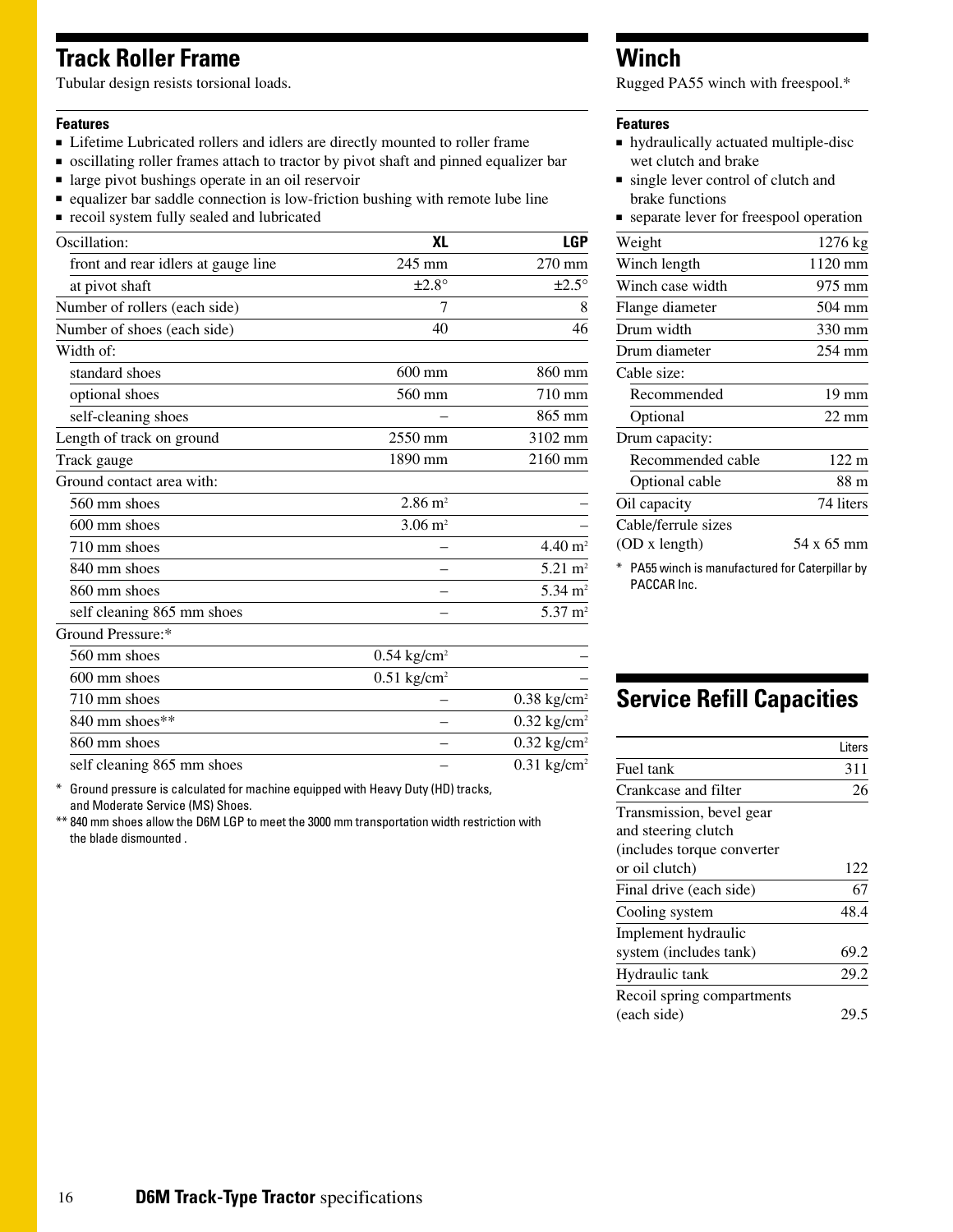# **Dimensions**

(approximate)



| <b>Tractor Dimensions</b>  |                                                                           | <b>XL</b>            | <b>LGP</b> |
|----------------------------|---------------------------------------------------------------------------|----------------------|------------|
| <b>A</b> Track gauge       |                                                                           | 1890 mm              | 2160 mm    |
| в                          | Width of tractor with the following attachments:                          |                      |            |
|                            | Standard shoes without blade                                              | 2490 mm              | 3020 mm    |
|                            | 840 mm shoes without blade,                                               |                      | 3000 mm    |
|                            | Standard shoes with VPAT blade, angled 25 <sup>°</sup>                    | 2960 mm              | 3700 mm    |
|                            | <b>C</b> Machine height from tip of grouser with the following equipment: |                      |            |
| ROPS canopy                |                                                                           | 3022 mm              | 3136 mm    |
| ROPS cab                   |                                                                           | 3080 mm              | 3194 mm    |
|                            | <b>D</b> Drawbar height (center of clevis) from ground face of shoe       | 595 mm               | 710 mm     |
|                            | <b>E</b> Length of track on ground                                        | $2550 \,\mathrm{mm}$ | 3082 mm    |
|                            | <b>F</b> Length of basic tractor (with drawbar)                           | 3740 mm              | 4149 mm    |
|                            | With the following attachments, add to basic tractor length:              |                      |            |
| Ripper                     |                                                                           | 1016 mm              | 1016 mm    |
| PA55 winch                 |                                                                           | 381 mm               | 381 mm     |
| VPAT blade, straight       |                                                                           | 1057 mm              | 1244 mm    |
|                            | VPAT blade, angled 25°                                                    | 1787 mm              | 2125 mm    |
| SU blade                   |                                                                           | 1176 mm              |            |
|                            | <b>G</b> Height over stack from tip of grouser                            | 3152 mm              | 3266 mm    |
| <b>H</b> Height of grouser |                                                                           | $57$ mm              | 57 mm      |
|                            | <b>I</b> Ground clearance from ground face of shoe (per SAE J1234)        | 424 mm               | 538 mm     |

| <b>Bulldozer Specifications</b> | (XL) 6 VPAT Blade  | (XL) 6SU Blade     | (LGP) 6 VPAT Blade |  |
|---------------------------------|--------------------|--------------------|--------------------|--|
| Blade capacity (SAE J1265)      | $3.18 \text{ m}^3$ | $4.28 \text{ m}^3$ | $3.16 \text{ m}^3$ |  |
| Blade width (over end bits)     | 3274 mm            | $3190$ mm          | 4080 mm            |  |
| Blade height                    | 1195 mm            | 1244 mm            | $1025$ mm          |  |
| Digging depth                   | 444 mm             | 520 mm             | 433 mm             |  |
| Ground clearance                | $925 \text{ mm}$   | 983 mm             | $1024$ mm          |  |
| Maximum tilt                    | 497 mm             | 665 mm             | 598 mm             |  |
| Weight (without hyd. controls)  | $2372$ kg          | 2427 mm            | $2819$ mm          |  |

17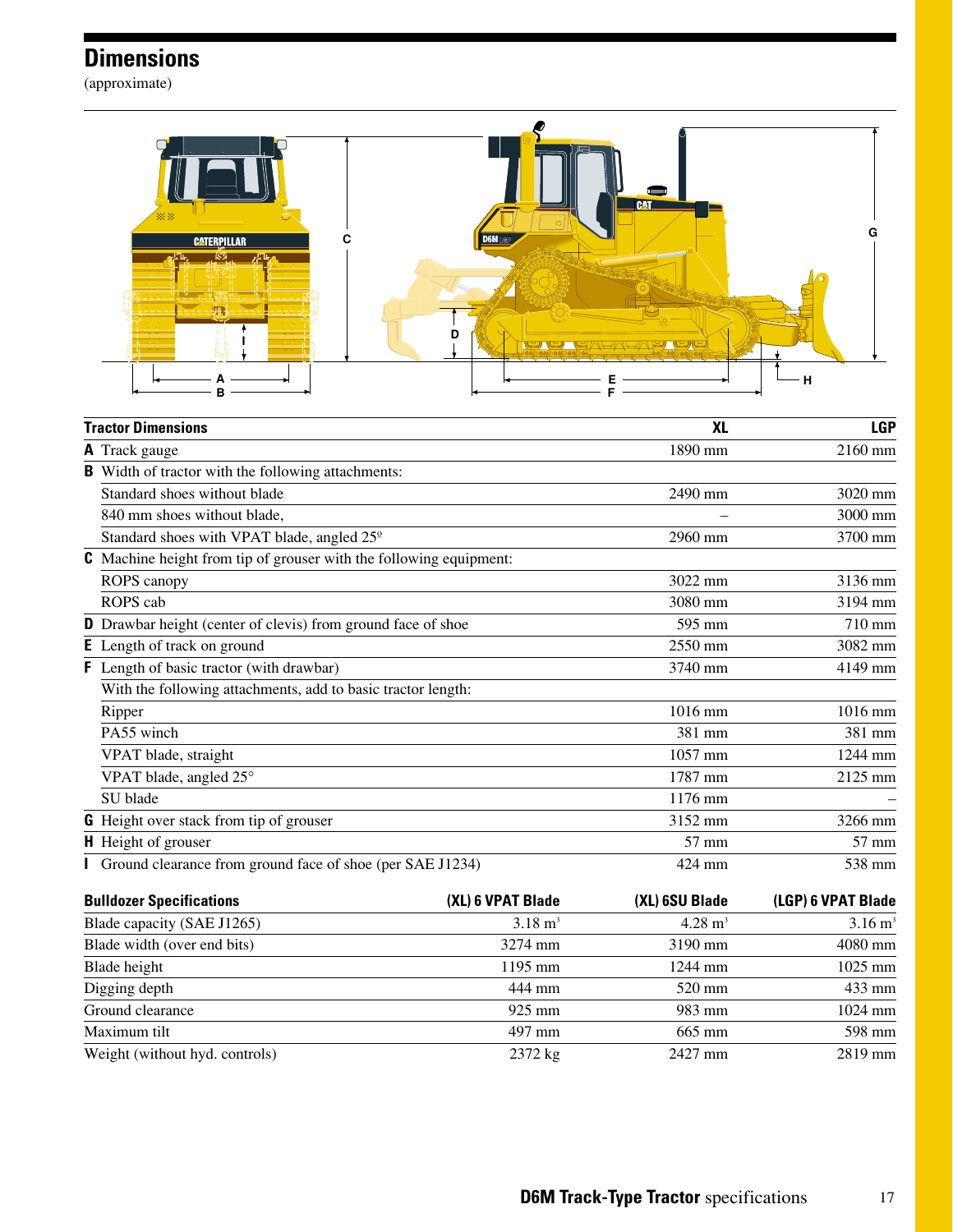### **Ripper**

Multi-shank parallelogram design lets you choose one, two or three shanks to match job conditions.

|                                                            | XL               | <b>LGP</b>   |
|------------------------------------------------------------|------------------|--------------|
| Beam width                                                 | $2202$ mm        | 2202 mm      |
| Cross section                                              | 216 x 254 mm     | 216 x 254 mm |
| Ground clearance under beam (raised)                       | 1090 mm          | $1205$ mm    |
| (Under tip at full raise)                                  | 391.7 mm         | 505.7 mm     |
| Number of pockets (teeth)                                  | 3                | 3            |
| Max. penetration                                           | 473.5 mm         | 359.5 mm     |
| Max. pryout force                                          | $126 \text{ kN}$ | 126 kN       |
| Max. penetration force (VPAT blade equipped – power shift) | $60 \text{ kN}$  | 72 kN        |
| Weight                                                     |                  |              |
| With three teeth                                           | 1406 kg          | 1406 kg      |
| Each tooth                                                 | 78 kg            | 78 kg        |

### **Standard Equipment**

Standard and optional equipment may vary. Consult your Caterpillar dealer for specifics.

Air cleaner, dry-type, with precleaner Air cleaner service indicator Air intake heater Alternator, 70-amp Armrest, electric adjustable (Finger Tip Control models only) Automatic shifting features (Finger Tip Control models) Auto-kickdown (auto-downshift) Auto shift (2R-1F, 2R-2F) Back up alarm Batteries (2), 12-volt each, 24-volt total Blower fan Brake system, service, parking and emergency Canopy, ROPS (regional) Computerized Caterpillar Monitoring System on Finger Tip Control models. Electronic monitoring system on Lever Steering models Decelerator Diagnostic connector (Finger Tip Control models) Drawbar, rigid Dual fuel filters Ecology drains Electric hour meter

Electric starting, 24-volt direct Engine, 3116 turbocharged diesel Engine enclosures, lockable Extended life coolant Front pull device Fuel gauge Fuel priming pump Gauge package: Temperature of engine coolant/transmission oil/implement hydraulic oil Fuel level Guards: Center section track guiding (LGP) only) Crankcase, normal service End track guiding Instrument panel (OROPS) Radiator, hinged Rear Horn Hydraulics, three-valve for VPAT bulldozer IMRM radiator Lifetime Lubricated rollers and idlers Lockable storage compartment Mirror, rearview

Muffler Power train oil: – Engine coolant/transmission oil/equipment hydraulic oil temperature – Fuel level Precleaner Seat, vinyl suspension, with adjustable armrests Seat belt, 76 mm Segmented sprocket Single key start Steering system: Lever Steering or Finger Tip Control Track: Adjusters, hydraulic Carrier rollers Heavy Duty (HD) Sealed and Lubricated Track with single grouser, Moderate Service (MS) track shoes XL – 40-section, 600 mm LGP – 46-section, 860 mm Two-piece master link Transmission, power shift Vandalism protection Water separator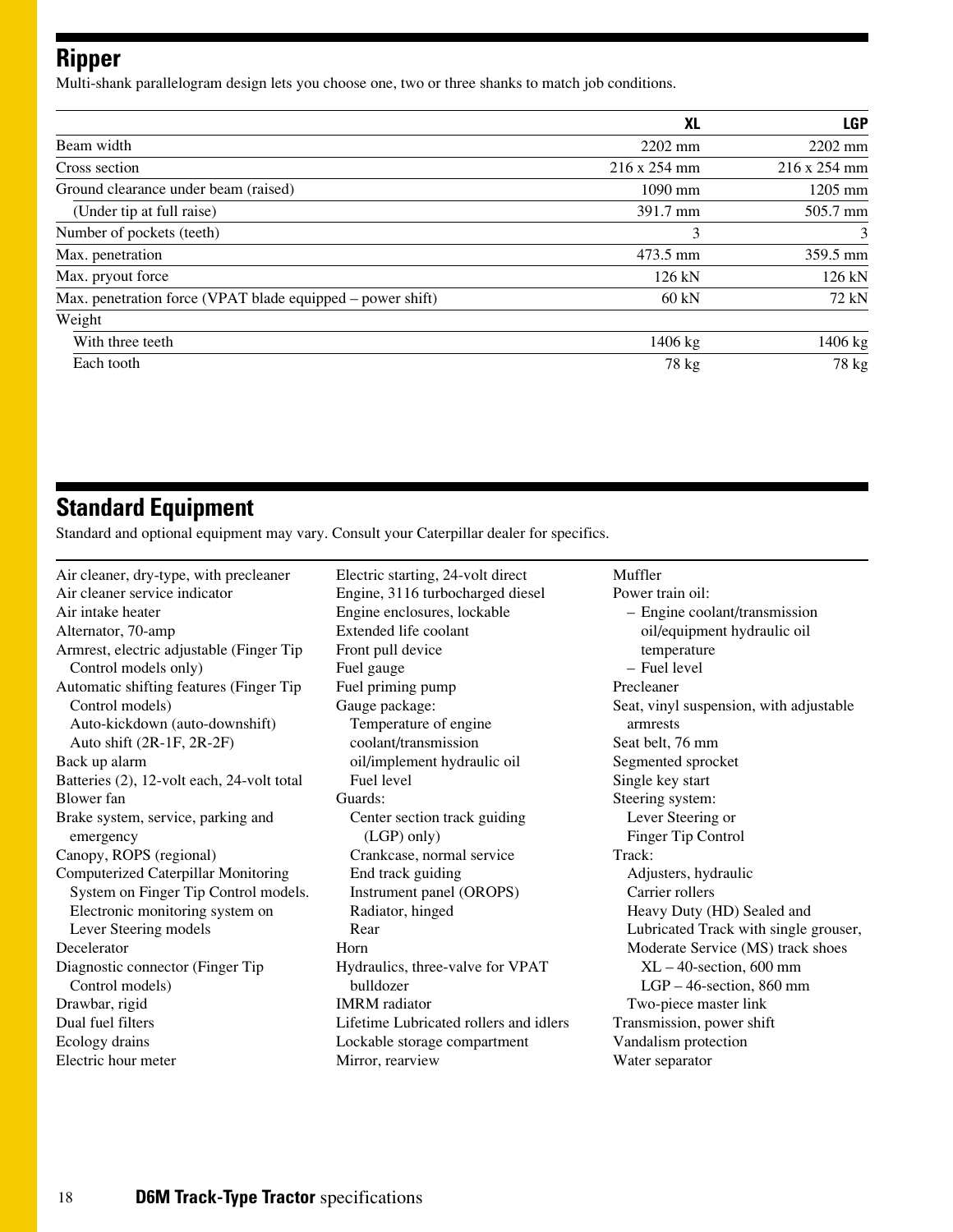# **Optional Equipment**

Approximate changes in operating weights.

|                                                      | kg                        |                            |
|------------------------------------------------------|---------------------------|----------------------------|
| Air conditioner                                      | 130                       | Ripper, par                |
| <b>Bulldozers</b>                                    | (see page 17 for weights) | Each opt:                  |
| Cab - ROPS sound suppressed with heater              |                           | Seat, with a               |
| and Cat Contour Series, suspended,                   |                           | Air suspe                  |
| adjustable fabric seat                               | 388                       | Contour                    |
| Fan, reversible                                      | 8                         | (for cab,                  |
| Finger Tip Controls,                                 |                           | Low bacl                   |
| replacing standard mechanical controls               | -66                       | Sound supp                 |
| Guards:                                              |                           | Starting aid               |
| Crankcase, heavy duty                                | 62                        | Ether star                 |
| Fuel tank (for ROPS cab or canopy)                   | 80                        | Engine c                   |
| Precleaner                                           | $\overline{7}$            | Heavy du                   |
| Radiator, heavy duty, hinged grill                   | 20                        | Sweeps                     |
| Rear screen                                          |                           | ROPS ca                    |
| for ROPS cab without air conditioner                 | 55                        | ROPS ca                    |
| for ROPS cab with air conditioner                    | 53                        | Tool kit (de               |
| for ROPS canopy                                      | 67                        | Track, pair,               |
| Track guiding, center section only (XL)              | 54                        | XL arran                   |
| Track rollers, high flange track guiding arrangement |                           | 560 m                      |
| XL                                                   | 27                        | 560 m                      |
| <b>LGP</b>                                           | 30                        | 560 m                      |
| Track roller, full length:                           |                           | 600 m                      |
| XL                                                   | 206                       | $600 \text{ m}$            |
| <b>LGP</b>                                           | 262                       | LGP arra                   |
| Heater, dash mounted (for ROPS canopy)               | 25                        | 710 m                      |
| Hydraulics:                                          |                           | $710 \text{ m}$            |
| Two valve for 6SU (XL) bulldozer                     | $-15$                     | 865 m                      |
| Three valve for 6SU (XL) and ripper                  | 12                        | 860 m                      |
| Four valve for 6VPAT bulldozer and ripper            | 24                        | Winch (star                |
| Lighting system, six lights:                         |                           | Winch fairl                |
| For use with ROPS cab                                | 16                        |                            |
| For use with ROPS canopy                             | 16                        | 3 Roller                   |
| Precleaner with prescreener                          | 5                         | 4 Roller                   |
| Pump, refueling                                      | 10                        | $ES =$ Extrer<br>HD = Heav |

|                                                      | kg             |
|------------------------------------------------------|----------------|
| Ripper, parallelogram (with three straight teeth)    | 1406           |
| Each optional curved tooth, replacing straight tooth | 9              |
| Seat, with adjustable armrests:                      |                |
| Air suspended Contour Series, cloth (for cab only)   | 41             |
| Contour Series, vinyl, suspended                     |                |
| (for cab, standard on canopy)                        | 2              |
| Low back, vinyl                                      | $\overline{0}$ |
| Sound suppression (for cab)                          | 72             |
| Starting aids:                                       |                |
| Ether starting aid                                   | 3              |
| Engine coolant heater (dealer installed)             | $\mathbf{1}$   |
| Heavy duty batteries                                 | $\overline{0}$ |
| Sweeps                                               |                |
| ROPS cab                                             | 159            |
| ROPS canopy                                          | 153            |
| Tool kit (dealer installed)                          | 15             |
| Track, pair, Heavy Duty Sealed and Lubricated*       |                |
| XL arrangement, 40-section:                          |                |
| 560 mm MS/HD                                         | $-180$         |
| 560 mm MS/RBT                                        | 252            |
| 560 mm ES/HD                                         | 60             |
| 600 mm MS/RBT                                        | $-80$          |
| 600 mm ES/HD                                         | 160            |
| LGP arrangement, 46-section:                         |                |
| 710 mm MS/HD                                         | $-370$         |
| 710 mm MS/RBT                                        | $-60$          |
| 865 mm MS/RBT                                        | 0              |
| 860 mm self cleaning/HD                              | $-30$          |
| Winch (standard or low speed)                        | 1160           |
| Winch fairlead                                       |                |
| 3 Roller                                             | 290            |
| 4 Roller                                             | 322            |
|                                                      |                |

me Service shoes, MS = Moderate Service shoes, y Duty link track, RBT = Rotating Bushing Track.

# **Model Comparisons**

| <b>Former Model</b>           | kW  | hp              | <b>Current Model</b> |
|-------------------------------|-----|-----------------|----------------------|
| D <sub>5</sub> H              | 89  | 120             |                      |
| <b>D5H</b> Series II Standard | 89  | 120             |                      |
| <b>D5H</b> Series II XL & LGP | 97  | 130             | D <sub>6</sub> M     |
| D6C                           | 104 | 140             | 104 kW(140 hp)       |
| D <sub>6</sub> D              |     | 104-119 140-160 |                      |
| D <sub>6</sub> E              | 116 | 155             |                      |